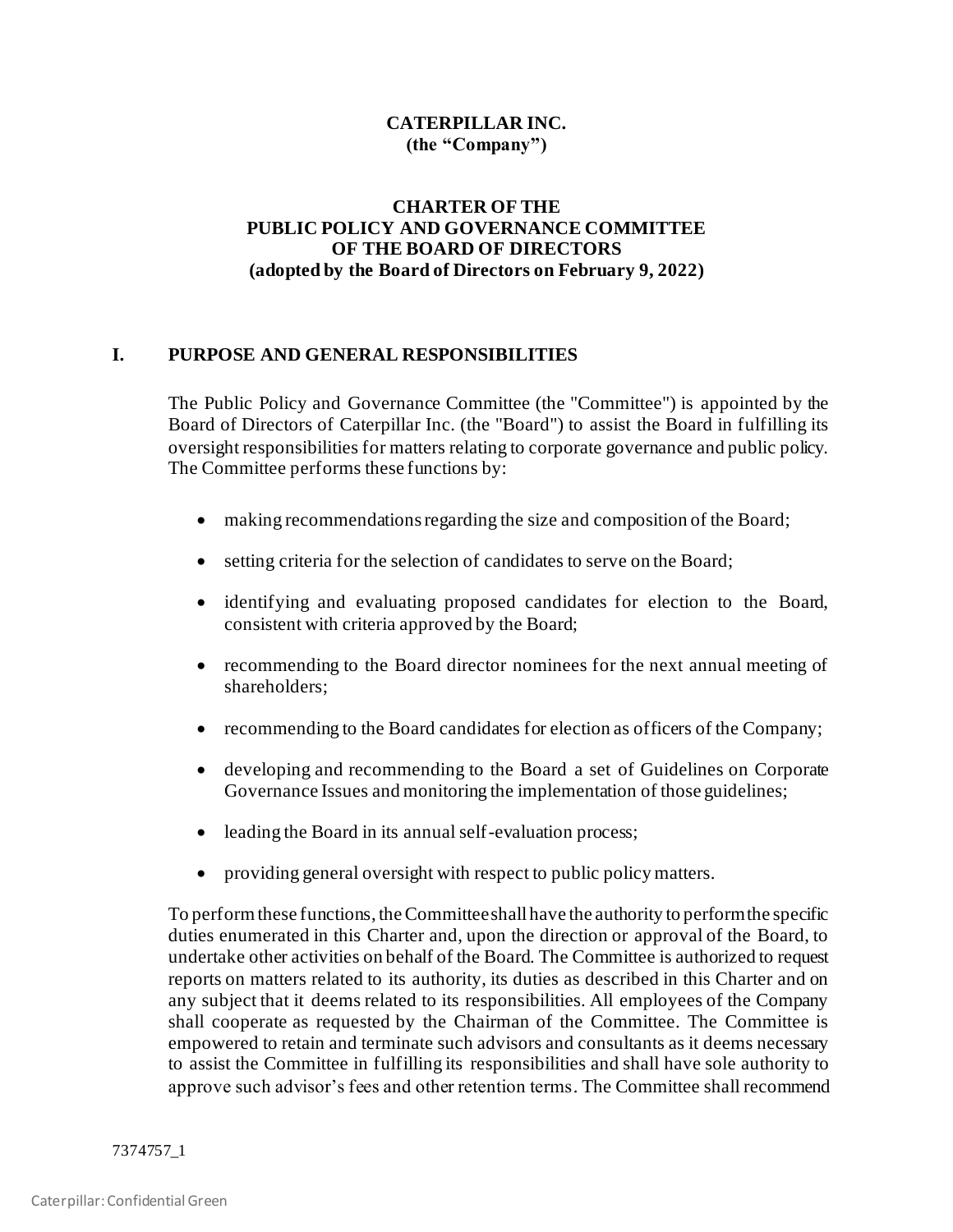to the Board any extensions or changes in the authority or duties of the Committee that it deems appropriate.

# **II. COMPOSITION**

The Committee shall have a Chairman appointed by the Board of Directors. The Committee shall consist of that number of directors as the Board shall determine from time to time, which number shall not be less than two members in accordance with Article III, Section 5 of the bylaws of the Company. Each member of the Committee shall be "independent" under the New York Stock Exchange listing standards, as determined by the Board. The members of the Committee shall be appointed and replaced by the Board. The Board may fill vacancies on the Committee and remove a member of the Committee at any time with or without cause.

# **III. MEETING ATTENDANCE AND MINUTES**

The Committee shall meet at such times as the Chairman of the Committee shall designate, and notice of such meetings shall be given to Committee members, all in accordance with the bylaws of the Company. Directors not on the Committee may attend meetings. One-third of the Committee, but not less than two members, shall constitute a quorum for the transaction of business. Unless the Committee by resolution determines otherwise, any action required or permitted to be taken by the Committee may be taken without a meeting if all members of the Committee consent thereto in writing and the writing or writings are filed with the minutes of the proceedings of the Committee. As necessary or desirable, the Chairman of the Committee may require that any members of management and outside consultants be present at meetings of the Committee. Members of the Committee may participate in a meeting through use of conference telephone or similar communications equipment, so long as all members participating in such meeting can hear one another, and such participation shall constitute presence in person at such meeting.

The Committee shall report to the Board periodically or as required by the nature of its duties on its activities and shall make such recommendations to the Board as the Committee decides are appropriate. The Chairman of the Committee shall review and approve the Committee minutes and they shall be filed with the Secretary of the Company for retention with the records of the Company. Copies of such minutes shall be presented to each Board member.

# **IV. RESPONSIBILITIES AND DUTIES**

The following responsibilities are set forth as a non-exclusive guide for fulfilling the purposes of the Committee. The Committee is authorized to carry out these activities and other actions reasonably related to the Committee's purposes or assigned by the Board from time to time. The Committee may form and delegate authority to subcommittees when appropriate.

7374757\_1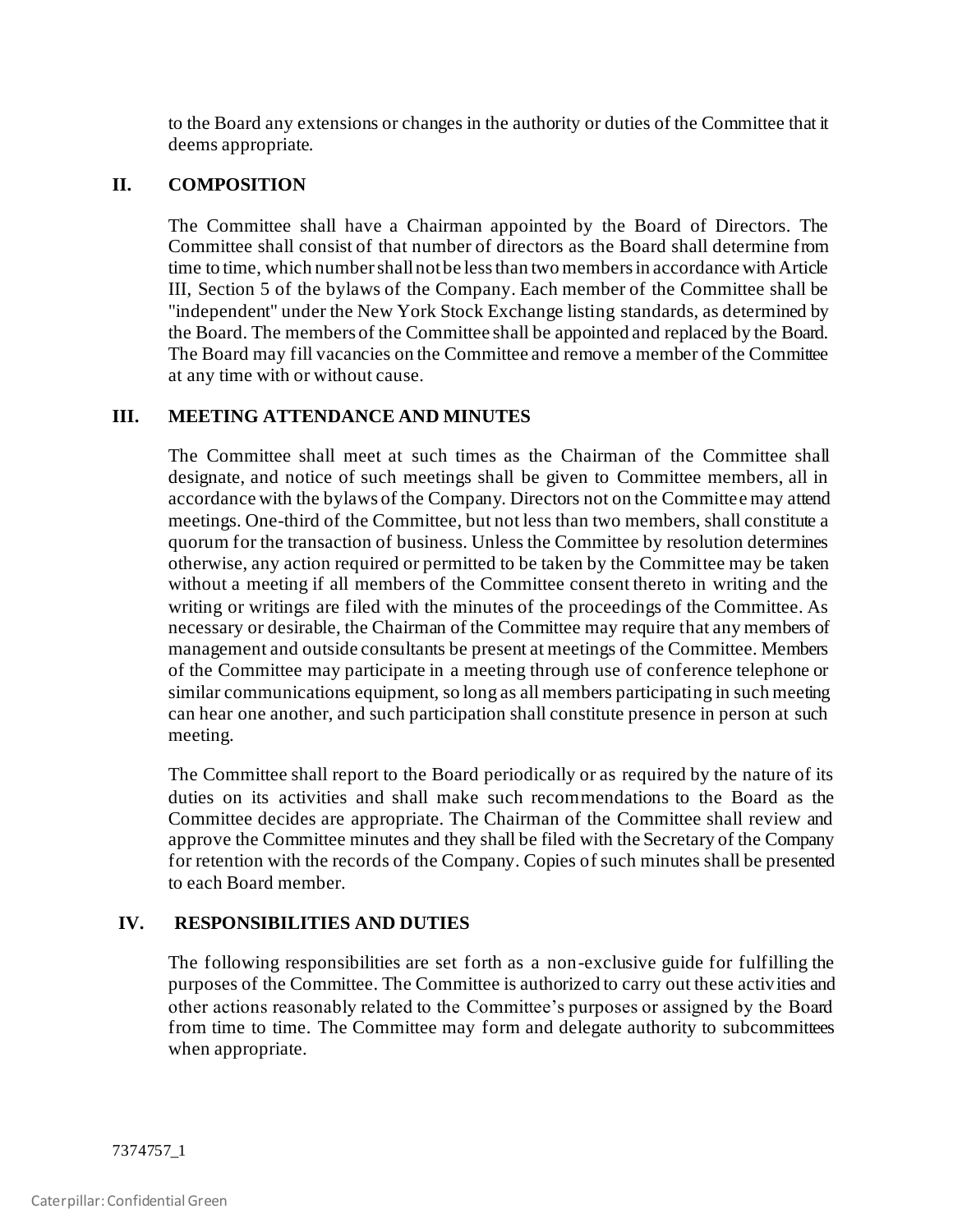# **A. Corporate Governance Matters**

#### *1. Corporate Governance Guidelines*

The Committee shall be responsible for the implementation and oversight of the Guidelines on Corporate Governance Issues adopted by the Board. The Committee shall annually review the guidelines and recommend changes to the Board as appropriate.

#### *2. Size and Composition of the Board*

The Committee shall evaluate and make recommendations to the Board regarding the size and composition of the Board, including whether the offices of Chairman and CEO should be held by the same person.

#### *3. Selection of Directors*

The Committee shall develop and recommend to the Board criteria for the selection of individuals to be considered as candidates for election to the Board, and shall periodically review these criteria and recommend changes to the Board as appropriate.

The Committee shall solicit and receive recommendations concerning possible candidates for election to the Board, including self-nominations and third-party nominations. The Committee shall identify, review, and evaluate the qualifications of all individuals identified as possible candidates for director and recommend to the Board individuals for election as directors. This function shall include, but not be limited to, making recommendations regarding:

1) individuals to fill vacancies occurring from time to time, including vacancies resulting from an increase in the size of the Board; and

2) the slates of directors proposed for election at the annual meetings of shareholders.

The Committee shall establish a procedure for the consideration of director candidates recommended by the Company's shareholders.

The Committee shall have the sole authority to engage search firms to identify director candidates.

### *4. CEO and Chairman of the Board Succession*

At least annually, the Committee shall review the Company's succession plans with the Board and advise the Board concerning candidates for the positions of Chairman of the Board and Chief Executive Officer. The Chairman of the Committee shall chair any executive session of the Board called for the purpose of discussing CEO and Chairman of the Board succession issues.

7374757\_1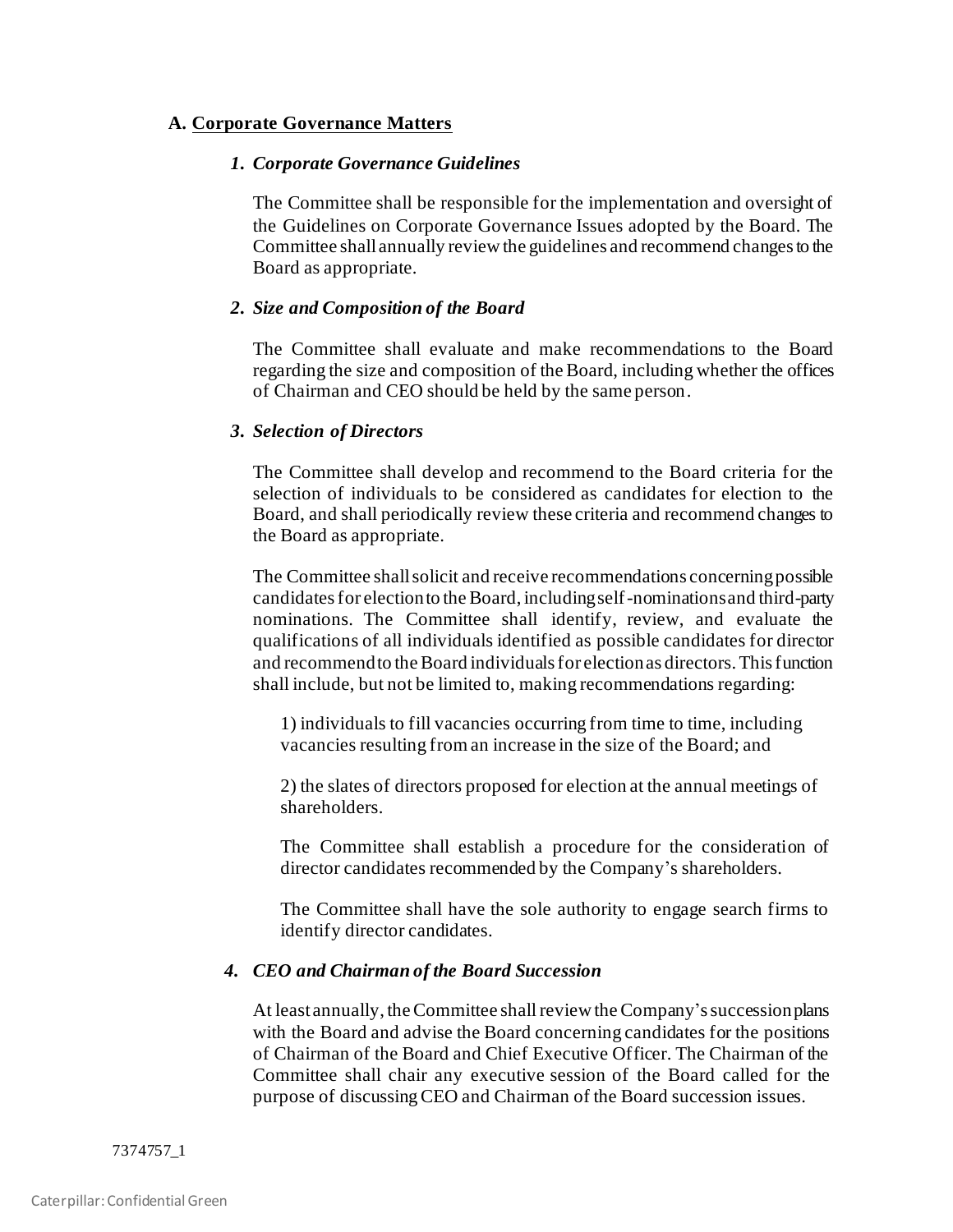## *5. Related Person Transactions*

The Committee shall review related person transactions, as defined in applicable Securities and Exchange Commission rules, and establish policies and procedures for the review and/or approval of related person transactions.

# *6. Director Independence*

The Committee shall annually review the relationships between directors, the Company and members of management and recommend to the Board whether each director is independent pursuant to the Board's definition of independence and the applicable rules and regulations of the New York Stock Exchange and Securities and Exchange Commission.

### *7. Officer Nomination and Ratification*

The Committee shall advise the Board concerning possible candidates for such positions as Chairman of the Board, Chief Executive Officer, Group President, Vice President, Chief Financial Officer, Secretary, Treasurer, and such other officers as the Company may from time to time deem appropriate. To fulfill these responsibilities, the Committee may review such information as the Committee shall deem appropriate.

## *8. Outside Board Service*

The Committee shall review directorships in other public companies held by or offered to directors and senior officers of the Company.

# *9. Director Resignations*

The Committee shall assess the appropriateness of a director's resignation letter submitted in connection with (i) the termination of such director's primary occupation or significant change in such director's business or professional circumstances or (ii) a director who does not receive a greater number of votes "for" such director than votes "against" such director at an uncontested election of directors, and recommend to the Board the action to be taken with respect to any such letter of resignation.

# *10. Executive Security*

The Committee shall provide oversight over the physical security provided to the Company's executive officers.